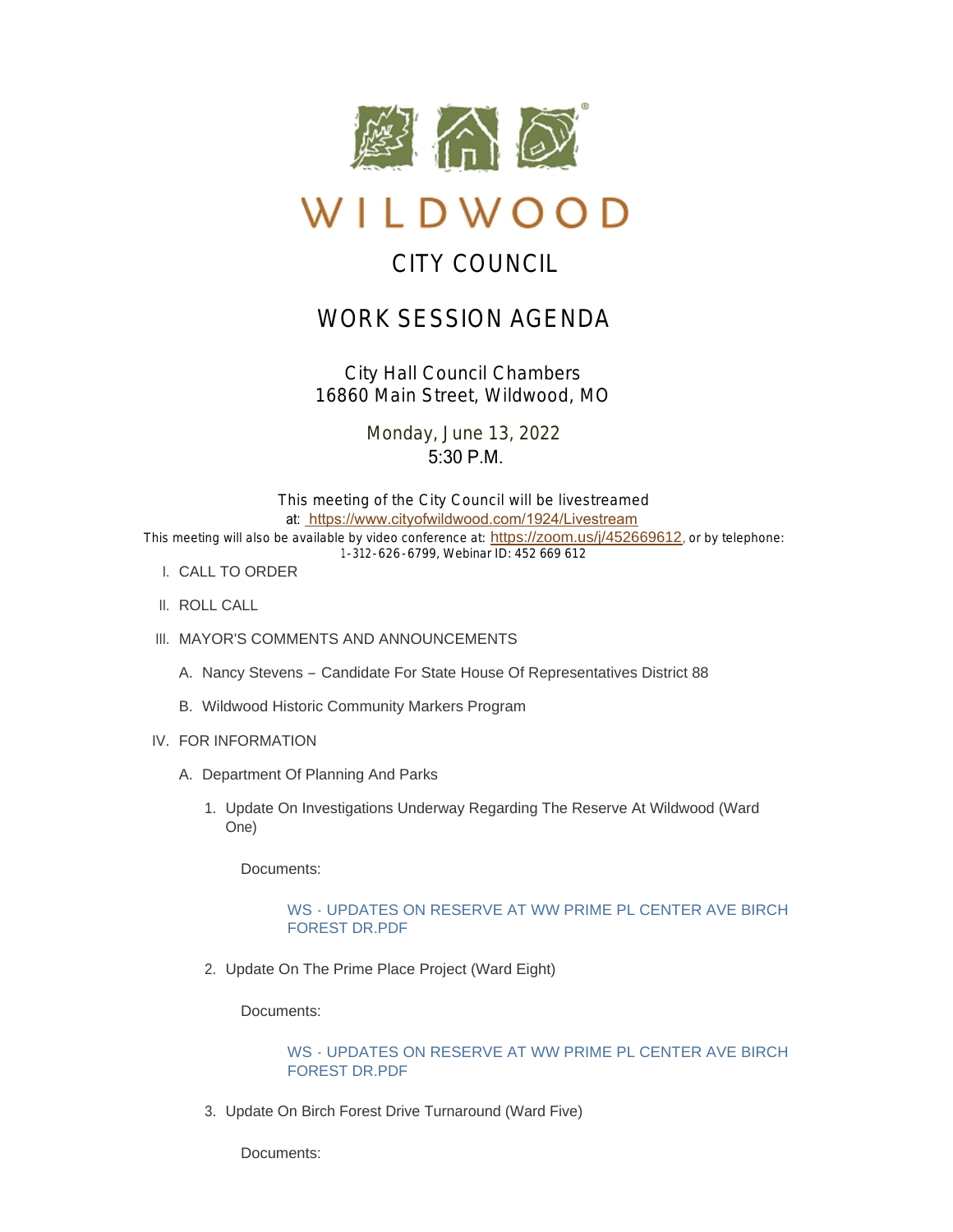#### [WS - UPDATES ON RESERVE AT WW PRIME PL CENTER AVE BIRCH](https://www.cityofwildwood.com/AgendaCenter/ViewFile/Item/32796?fileID=34835)  FOREST DR.PDF

4. Update On Missouri Main Street Connection Grant Application (Wards One, Seven, And Eight)

Documents:

# WS - [MISSOURI MAIN STR CONNECTION GRANT APPL.PDF](https://www.cityofwildwood.com/AgendaCenter/ViewFile/Item/32795?fileID=34848)

5. Update On Pedestrian Bridge Construction Project (Wards Seven And Eight)

Documents:

#### WS - [UPDATE ON PED BRIDGE.PDF](https://www.cityofwildwood.com/AgendaCenter/ViewFile/Item/32794?fileID=34839)

6. Acceptance Of 19 Quit Claim Deeds For Center Avenue (Ward Eight)

Documents:

#### WS - [CENTER AVENUE.PDF](https://www.cityofwildwood.com/AgendaCenter/ViewFile/Item/32793?fileID=34844)

- B. Wildwood Celebration Commission
	- 1. Celebrate Wildwood Parade Theme: Explore Wildwood Route 66 Then And Now (Wards – All)

Documents:

#### WS - [CELEBRATE WW PARADE THEME.PDF](https://www.cityofwildwood.com/AgendaCenter/ViewFile/Item/32792?fileID=34845)

- C. Planning And Parks Committee
	- 1. Building And Trade Code Review (Wards All)

Documents:

#### WS - [BUILDING AND TRADE CODES.PDF](https://www.cityofwildwood.com/AgendaCenter/ViewFile/Item/32791?fileID=34846)

2. Overview Of Recent Development Trends Within Wildwood (Wards - All)

Documents:

#### WS - [RECENT DEV TRENDS.PDF](https://www.cityofwildwood.com/AgendaCenter/ViewFile/Item/32790?fileID=34842)

3. Update On In-Person And Virtual Recreation Programs (Wards - All)

Documents:

#### WS - [UPDATE INPERSON AND VIRTUAL.PDF](https://www.cityofwildwood.com/AgendaCenter/ViewFile/Item/32789?fileID=34841)

4. Update On Facility Reservations, Event Registrations, And Ongoing And Long-Term Maintenance Costs For Parks And Trail Facilities (Wards – All)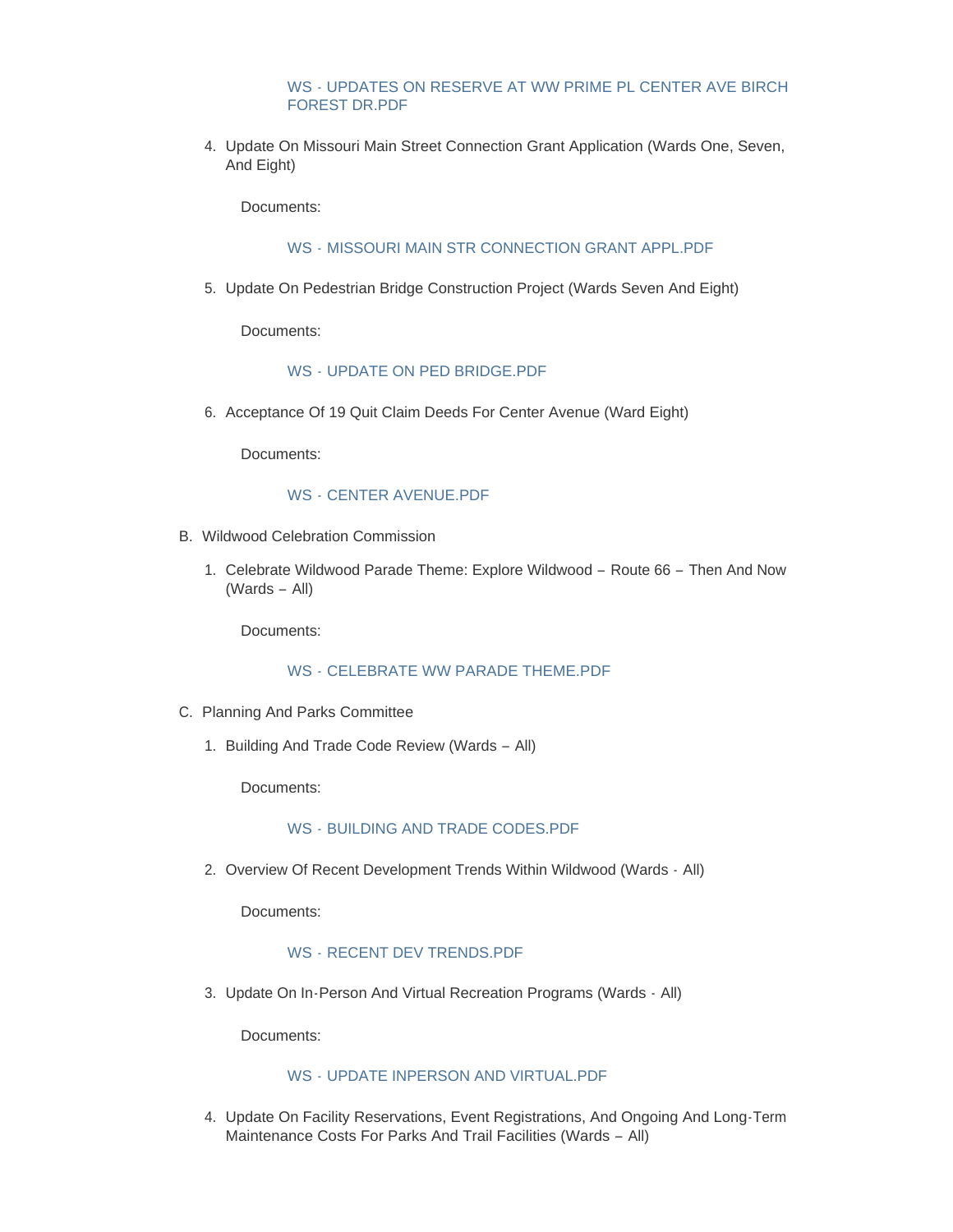Documents:

# WS - UPDATE FACILITY RESERVATIONS PDF

- D. Administration/Public Works Committee
	- 1. Proposed City-Consultant Agreement With Cochran Engineering For Preliminary Design Of Structure 3-107 On Wild Horse Creek Road (Ward One)

Documents:

# WS - PROPOSED CITY-CONSULTANT AGREEMENT WITH COCHRAN ENGINEERING FOR PRELIMINARY DESIGN OF STRUCTURE 3-107 ON WILD HORSE CREEK ROAD .PDF

2. Proposed City-Consultant Agreement With HR Green Inc. For Design Of The Route 109 Sidewalk Project From Manchester Road To South Of Viola Gill (Ward Eight)

Documents:

#### [WS - PROPOSED CITY CONSULTANT AGREEMENT WITH HR GREEN](https://www.cityofwildwood.com/AgendaCenter/ViewFile/Item/32786?fileID=34830)  FOR DESIGN OF THE ROUTE 109 SIDEWALK PROJECT .PDF

- E. Department Of Administration
	- 2021-2025 Strategic Plan Goals (Wards All) 1.

Documents:

#### WS - [2021-2025 STRATEGIC PLAN GOALS.XLSX](https://www.cityofwildwood.com/AgendaCenter/ViewFile/Item/32785?fileID=34823)

- F. June 13, 2022 City Council Meeting Agenda Items
- V. FOR ACTION
	- EXECUTIVE [CLOSED] SESSION: Legal Actions, Causes Of Action Or Litigation A. Involving A Public Governmental Body And Any Confidential Or Privileged Communications Between A Public Governmental Body Or Its Representatives And Its Attorneys [RSMO 610.021(1) 1994]; Leasing, Purchase Or Sale Of Real Estate By A Public Governmental Body Where Public Knowledge Of The Transaction Might Adversely Affect The Legal Consideration Therefor [RSMO 610.021(2) 1994]; And Sealed Bids And Related Documents, Until The Bids Are Opened; And Sealed Proposals And Related Documents Or Any Documents Related To A Negotiated Contract Until A Contract Is Executed, Or All Proposals Are Rejected [RSMO 610.021 (12) 1994].
	- B. Planning And Parks Committee
		- 1. Application For Use Of City Facilities By Alive, Inc. (Pedal For Peace) (Wards All)

Documents:

# WS - [APPLICATION ALIVE.PDF](https://www.cityofwildwood.com/AgendaCenter/ViewFile/Item/32783?fileID=34847)

- VI. MISCELLANEOUS
	- A. Receive And File
		- 1. An Update By The Department Of Planning On P.Z. 3-21 City Of Wildwood Planning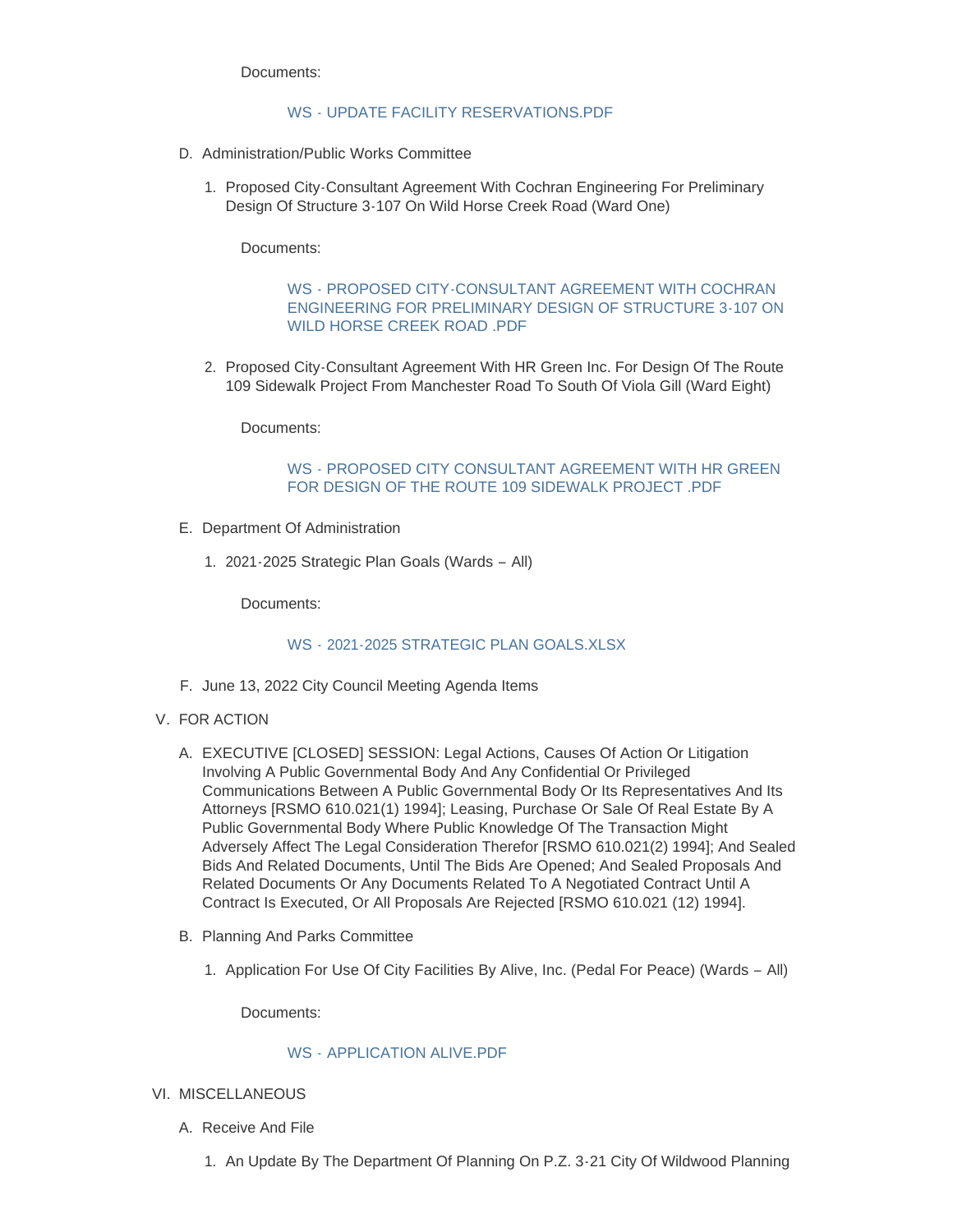An Update By The Department Of Planning On P.Z. 3-21 City Of Wildwood Planning And Zoning Commission C/O Department Of Planning, 16860 Main Street, Wildwood, Missouri 63040

A request for the Planning and Zoning Commission to conduct a comprehensive review of, then consider potential changes to, Chapter 420 Subdivision and Development Regulations of the City of Wildwood's Code of Ordinances, inclusive of Section 420.010 through Section 420.410, as well as all attachments thereto, for the purposes of ensuring such are germane, consistent with current practices, and applicable with current law. (Wards – All)

Documents:

#### WS - [PZ 3-21.PDF](https://www.cityofwildwood.com/AgendaCenter/ViewFile/Item/32799?fileID=34843)

2. A Response To A Request From The Wildwood Historical Society (WHS), C/O Charlie St. Onge, Regarding P.Z. 4-10 Wildwood Historical Society

Amended Conditional Use Permit (CUP) in the NU Non-Urban Residence District; south side of State Route 100, west of Hencken Road (St. Louis County Locator Number 26Y630111); which requests modifications to the governing permit to allow for additional uses at the property, specifically associated with the existing single family dwelling, with the intent to accommodate an art gallery, professional office, or other compatible accessory activities. Currently, the Amended Conditional Use Permit (CUP) governing the site restricts the use of the dwelling to residential purposes. This site has been placed on the City's Historic Register. (Ward Six)

Documents:

#### WS - [WW HISTORICAL SOCIETY PZ 4-10.PDF](https://www.cityofwildwood.com/AgendaCenter/ViewFile/Item/32800?fileID=34834)

#### VII. ADJOURNMENT

City Council will consider and act upon the matters listed above, and such others as may be presented at the meeting and determined to be appropriate for discussion at that time.

Notice is hereby given that the City Council may also hold a closed meeting for the purpose of dealing with matters relating to one or more of the following: Legal Actions, Causes of Action, Litigation or Privileged Communications Between the City's Representatives and its Attorneys [RSMO 610.021(1) 1994]; Lease, Purchase or Sale of Real Estate [RSMO 610.021 (2) 1994]; hiring, firing, disciplining or promoting employees by a public governmental body [RSMO 610.021 (3) 1994]; bidding specification [RSMO 610.021 (11) 1994]; sealed bids and related documents, until the bids are opened' and sealed proposals and related documents or any documents related to a negotiated contract until a contract is executed, or all proposals are rejected [RSMO 610.021 (12) 1994]; and/or individually identifiable personnel records, performance ratings or records pertaining to employees or applicants for employment [RSMO 610.021 (13) 1994].

The City of Wildwood will provide reasonable accommodations for persons attending City Council meetings. Requests for reasonable accommodations should be made by